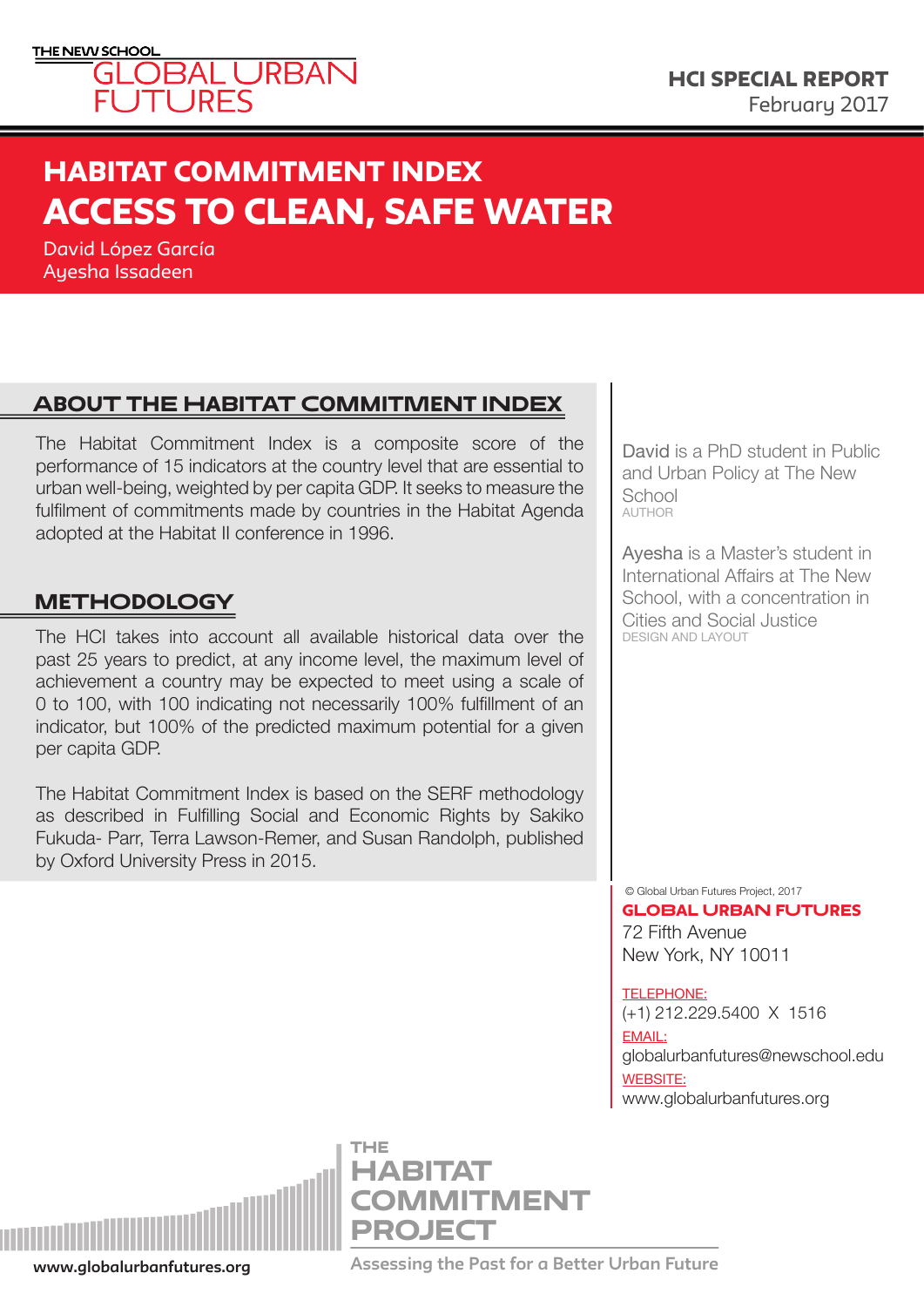### **INTRODUCTION**

How have countries performed in providing clean and safe water over the last twenty years, given their available resources? To answer this question, the *Global Urban Futures Project* (GUF) at The New School University in New York has prepared this special report of the *Habitat Commitment Index* (HCI) with a focus on water. As part of the analysis, the GUF team created a compound Water HCI using the *Piped Water on Premises (urban)* indicator from UNICEF and the World Health Organization<sup>1</sup>, and the *Improved Water Source (urban)* indicator from the World Bank<sup>1</sup>. The study was conducted to the sample of 169 countries included in the original HCI study presented at the Habitat III Conference, in Quito, Ecuador.

### THE WATER HCI RESULTS

Globally, the provision of clean and safe water has largely remained at the same performance level since 1996, with no significant improvements. On average, in 1996 the global average Water HCI score was 63.67, meaning that the world was performing at around 64% of what could have been possible given the level of resources available at the time. By 2016, the world average Water HCI score increased to 65.35 points, meaning that the world improved its performance in relation to its available resources by only 1.68 HCI points.

Figure 1 shows a ranking of countries by their Water HCI score. Countries that experienced the largest improvements in their Water HCI score are Bahrain (+38.02 points), Oman (+32.52), Botswana (+24.03), Gabon (+20.54), and Paraguay (+20.23). Countries that performed worse in recent years than in 1996 are Liberia (-71.57), Rwanda (-23.04), Nigeria (-17.49), Sudan (-16.66), and Bhutan (-13.64).

Most strikingly, out of the 169 countries studied, 34% fall into the 'no change' category, meaning that over the last twenty years one-third of the countries have failed to improve the provision of clean and safe water. It should also be highlighted that 17.5% of the countries fall into the 'high increase' category, and 26.5% into the 'moderate increase' category, meaning that 44% of the countries achieved significant progress in providing clean and safe water. On the other hand, 12% of the countries fall into the category of 'moderate decrease,' 10% even showed a high decrease, meaning that 22% of the world countries are performing worse in recent years than in 1996 (see Figure 2).

1 UNICEF and WHO (2015), Progress on Sanitation and Drinking Water: 2015 Update and MDG Assessment, Geneva, 80 pages. 2 The World Bank Open Data. http://data.worldbank.org/

#### **FIGURE 1. Water HCI Variation betweeen 1996-2016**

| 38.02                                      | Bahrain                     |
|--------------------------------------------|-----------------------------|
| 32.52                                      | Oman                        |
| 24.03                                      |                             |
|                                            | Botswana                    |
| 20.54                                      | Gabon                       |
| 20.23                                      | Paraguay                    |
| 19.90                                      | Cambodia                    |
|                                            |                             |
| <u> 17.40</u>                              | Malawi                      |
| 16.12                                      | Guinea                      |
| 14.13                                      | Lesotho                     |
| <u> 11.86</u>                              | Burundi                     |
| 11.66                                      | St. Lucia                   |
|                                            |                             |
| 11.47                                      | Senegal                     |
| 11.17                                      | Gambia, The                 |
| 10.61                                      | Guatemala                   |
| 10.42                                      | Sri Lanka                   |
| <u>10.01</u>                               | Malaysia                    |
|                                            |                             |
| 9.88                                       | Niger                       |
| 9.65                                       | Mauritania                  |
|                                            | Brazil                      |
| 9.63<br>9.20                               | <b>United Arab Emirates</b> |
|                                            |                             |
| 9.15                                       | Ecuador                     |
| 8.76                                       | Eritrea                     |
| 8.16                                       | Comoros                     |
| 8.10                                       | Benin                       |
| 8.05                                       | Bolivia                     |
| <u>7.99</u>                                | Kiribati                    |
|                                            |                             |
| 7.83                                       | Estonia                     |
| 7.81                                       | Romania                     |
| 7.58                                       | Ethiopia                    |
| 7.56                                       | Cote d'Ivoire               |
| 7.48                                       | Cabo Verde                  |
|                                            |                             |
| 7.43                                       | El Salvador                 |
| 7.38                                       | Micronesia, Fed. Sts.       |
| 7.19                                       | Qatar                       |
| 6.70                                       | Turkey                      |
| 6.67                                       | Mali                        |
|                                            |                             |
| 6.47                                       | Mexico                      |
| 6.46                                       | Morocco                     |
| 6.05                                       | South Africa                |
| 5.80                                       | Jamaica                     |
| 5.64                                       | Mauritius                   |
| 5.45                                       | Samoa                       |
|                                            |                             |
| $\overline{5.44}$                          | Bahamas, The                |
| 5.42                                       | Swaziland                   |
| 5.37                                       | Lebanon                     |
| 5.27                                       | Grenada                     |
| 5.25                                       | Fiji                        |
| 5.16                                       |                             |
|                                            | Peru                        |
| 5.08                                       | <b>Burkina Faso</b>         |
| 5.04                                       | Argentina                   |
| 4.86                                       | Barbados                    |
| 4.78                                       | Croatia                     |
| 4.61                                       | Egypt, Arab Rep.            |
|                                            |                             |
| 4.53                                       | Vanuatu                     |
| 4.48                                       | Solomon Islands             |
| 4.40                                       | Costa Rica                  |
| 4.18                                       | Madagascar                  |
|                                            | Zimbabwe                    |
|                                            |                             |
|                                            | <b>Russian Federation</b>   |
|                                            | Lithuania                   |
| $\frac{4.18}{3.77}$<br>$\frac{3.77}{3.74}$ | Belize                      |
| $3.\overline{63}$                          | Czech Republic              |
|                                            | Djibouti                    |
| 3.62<br>3.54                               |                             |
|                                            | Philippines                 |
| 3.28                                       | Cuba                        |
| $3.\overline{23}$                          | Hungary                     |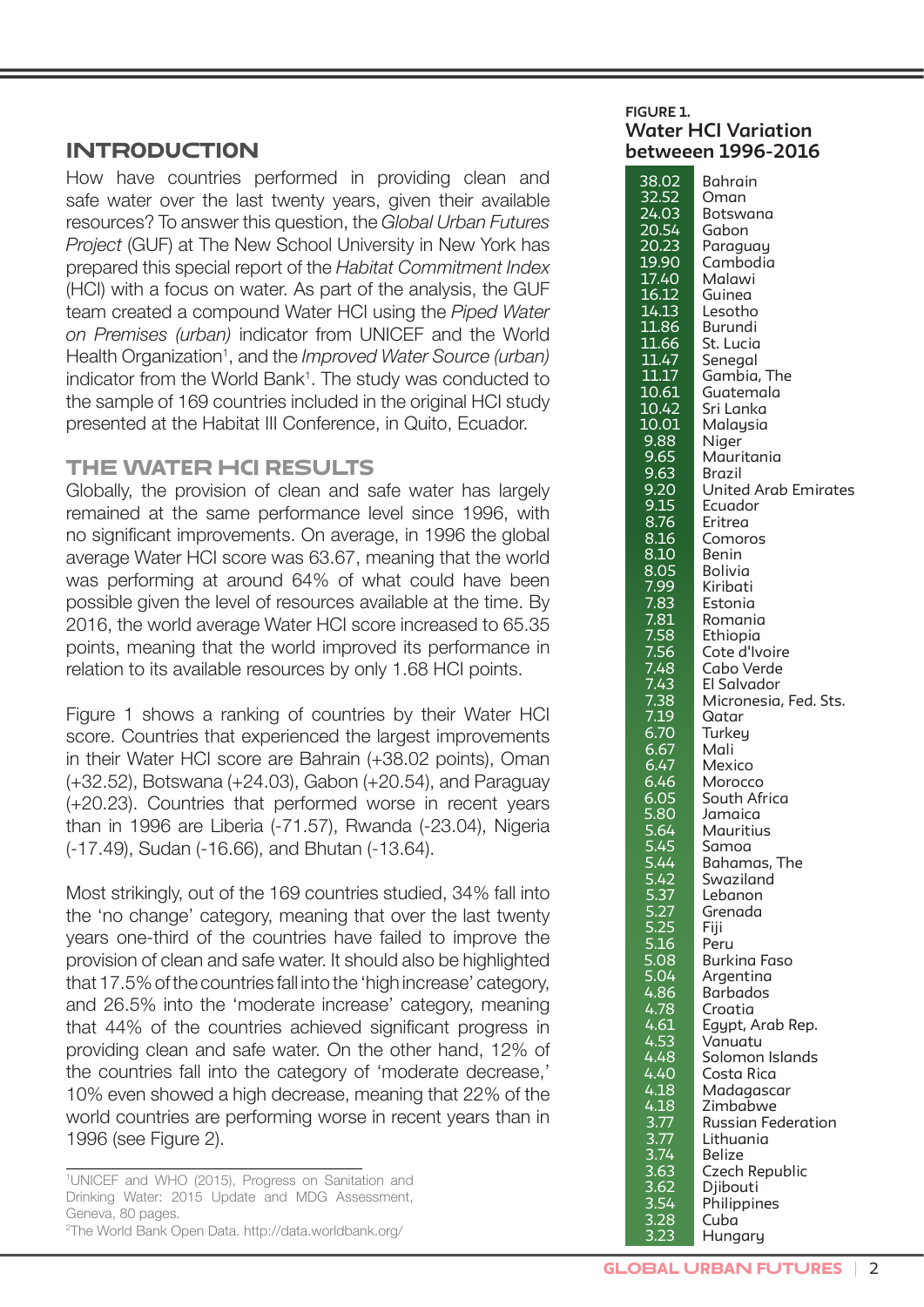

Furthermore, the study sought to identify whether economic growth is a sufficient condition to improve safe and clean water provision. Figure 3 shows the Water HCI change and the average GDP growth by region over the twenty-year period. The case of South Asia is particularly striking. South Asia is the region with the greatest average GDP growth between 1996 and 2015, but it is also the only region with decreasing average Water HCI scores. While economic growth is an important condition for improvements in quality urban water provision, this study suggests that there is a series of other factors influencing performance levels.

It should also be highlighted that the region of Middle East and North Africa is the only region in the world in which the Water HCI change is bigger than their average GDP growth, meaning that the region was able to improve its supply of clean and safe water at a higher rate than their economic growth. This finding suggests that the case of this region should be further studied aiming to identify what drove their improvements in clean and safe water.

|                                      | Cameroon                 |
|--------------------------------------|--------------------------|
| 3.22<br>3.11                         | Uruguay                  |
|                                      | Pakistan                 |
| $\frac{3.06}{2.79}$                  |                          |
|                                      | <b>Belarus</b>           |
| 2.78                                 | Portugal                 |
| 2.72<br>2.58                         | Latvia                   |
|                                      | Guinea-Bissau            |
|                                      | Kenya                    |
|                                      | Central African Republic |
|                                      | Sao Tome and Principe    |
| 2.57<br>2.57<br>2.39<br>2.37<br>2.34 | Serbia                   |
|                                      | Togo                     |
|                                      | Finland                  |
| 2.30<br>2.30<br>2.25                 | Nicaragua                |
|                                      | Chile                    |
| 2.09                                 | Libya                    |
| 1.89                                 |                          |
|                                      | Chad                     |
| 1.54                                 | Papua New Guinea         |
| $\frac{1.48}{1.2}$                   | Tunisia                  |
| 1.30                                 | Ireland                  |
| $1.\overline{23}$                    | Kazakhstan               |
| 1.20<br>1.15<br><b>1</b> .13         | Japan                    |
|                                      | Uganda                   |
| $\overline{1.13}$                    | Kuwait                   |
| 1.00                                 | Saudi Arabia             |
| 0.99                                 | Spain                    |
| 0.66                                 | Trinidad and Tobago      |
| 0.60                                 | Greece                   |
| 0.29                                 | Thailand                 |
|                                      | Honduras                 |
| $0.26$<br>$0.15$                     | Bulgaria                 |
| 0.03                                 | Italy                    |
| 0.00                                 |                          |
|                                      | Australia                |
| <u>0.00</u>                          | Austria                  |
| O<br>.00                             | Belgium                  |
| 0<br>.00                             | Brunei Darussalam        |
| O<br>$\overline{0}0$                 | Canada                   |
| O<br>.00                             | Cyprus                   |
| Ō<br>.00                             | Denmark                  |
| $\circ$<br>.00                       | France                   |
| 0<br>.00                             | Germany                  |
| 0.00                                 | Iceland                  |
| O<br>.00                             | Israel                   |
| <u>.oo</u><br>O                      | Korea, Rep.              |
| Ō<br>OO                              | Luxembourg               |
| O<br>.OO                             | Malta                    |
|                                      |                          |



#### $\sim$ 0.00 **FIGURE 3.**